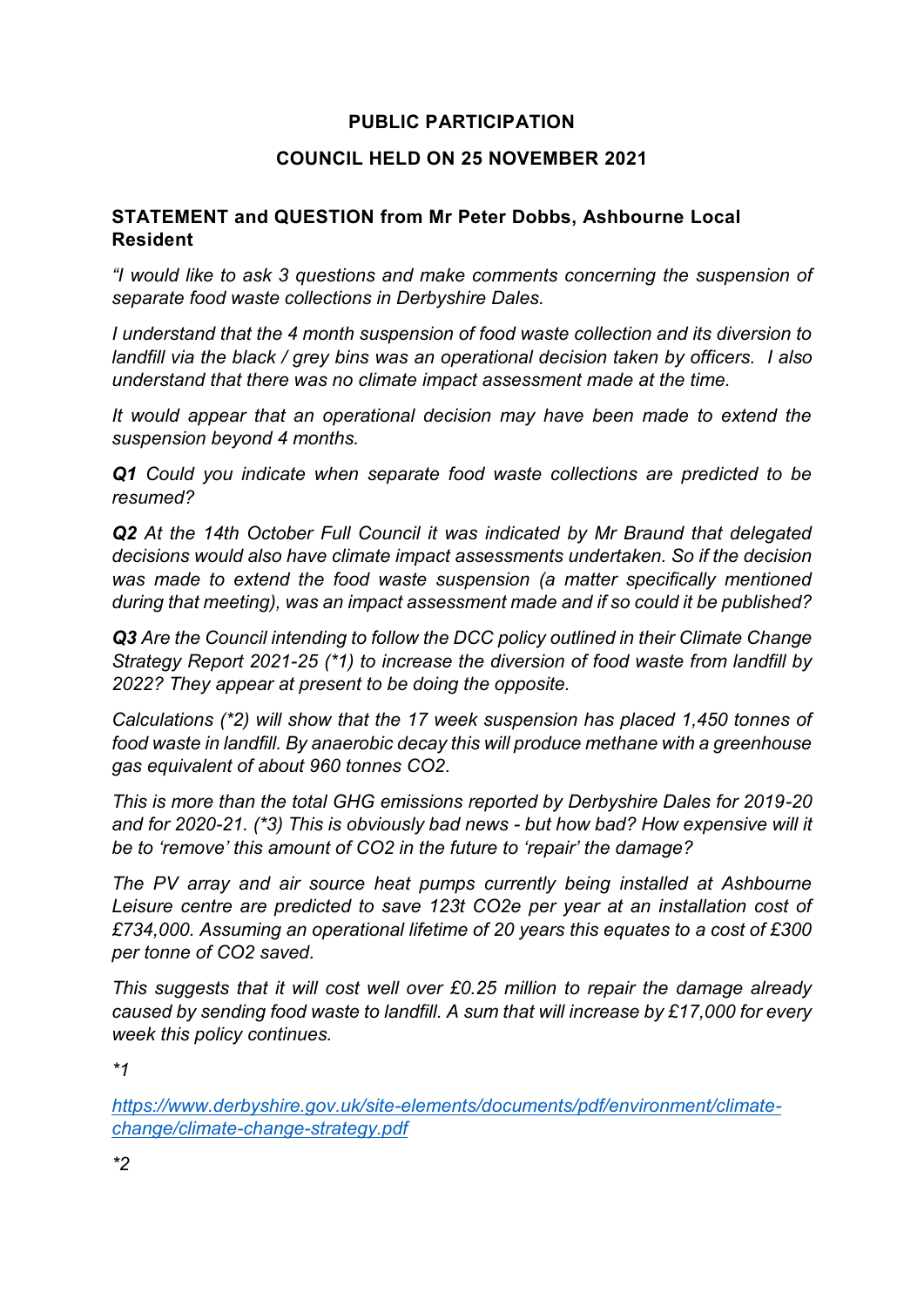*[https://derbyshiredaleslibdems.org.uk/en/article/2021/1412362/food-waste-in-the](https://derbyshiredaleslibdems.org.uk/en/article/2021/1412362/food-waste-in-the-black-bin-really)[black-bin-really](https://derbyshiredaleslibdems.org.uk/en/article/2021/1412362/food-waste-in-the-black-bin-really)*

*\*3<https://www.derbyshiredales.gov.uk/environment-and-waste/climate-change2>*

*Peter Dobbs Ashbourne resident."*

## **RESPONSE:**

**Q1:** Separate food waste collections will commence on Monday 29 November, as will the collection of side waste for recycling

**Q2:** A Climate Change Impact Assessment was not undertaken. As stated in previous meetings, the primary focus and reason for the temporary adjustments to the waste and recycling collection service was to support the improvement of waste collections to our residents. Whilst it is regrettable that the Council has needed to take these steps, we have seen a significant reduction in the disruption to our waste collection service as a result of these difficult decisions.

Officers understand and acknowledge the concern of Members in respect of the Methane emissions associated with food waste temporarily going to landfill, however completing a full quantitative assessment would have not changed the situation. At this time there were not enough drivers to to restore the food waste rounds. We are however, pleased to report that separate food waste collections and the collection of side waste for recycling will resume from Monday 29 November.

**Q3:** As the waste collection authority, the Council will continue to work in partnership with DCC as they aim to achieve their ambitions as set out in the Climate Change Strategy. This includes the prioritised action to 'Identify solutions to increase the diversion of organic waste including food, soiled materials, carpets, organic textiles, etc. from landfill' – which will start by 2022 and the more ambitious target (T3) that 'No more food and garden waste sent to landfill by 2030'

Officers understand and acknowledge Mr Dobbs' concern in respect of the Methane emissions associated with food waste temporarily going to landfill, however completing a full quantitative assessment would have not changed the situation.

With regards to Ashbourne Leisure Centre, the Council is committed to reducing our emissions in respect of our own estates and operations. The current grant funded project at Ashbourne Leisure Centre demonstrates this commitment and is an exemplar, enabling us to not only reduce emissions at this site but also gain an understanding of technologies such as air source heat pumps for potential use at our other sites

# **QUESTIONS from Mr David Smith, Wardlow Local Resident**

*Q1 I have to ask this question, as the Monitoring Officer of this authority seems to have interpreted the constitution in a way that denies my wife, a councillor, the*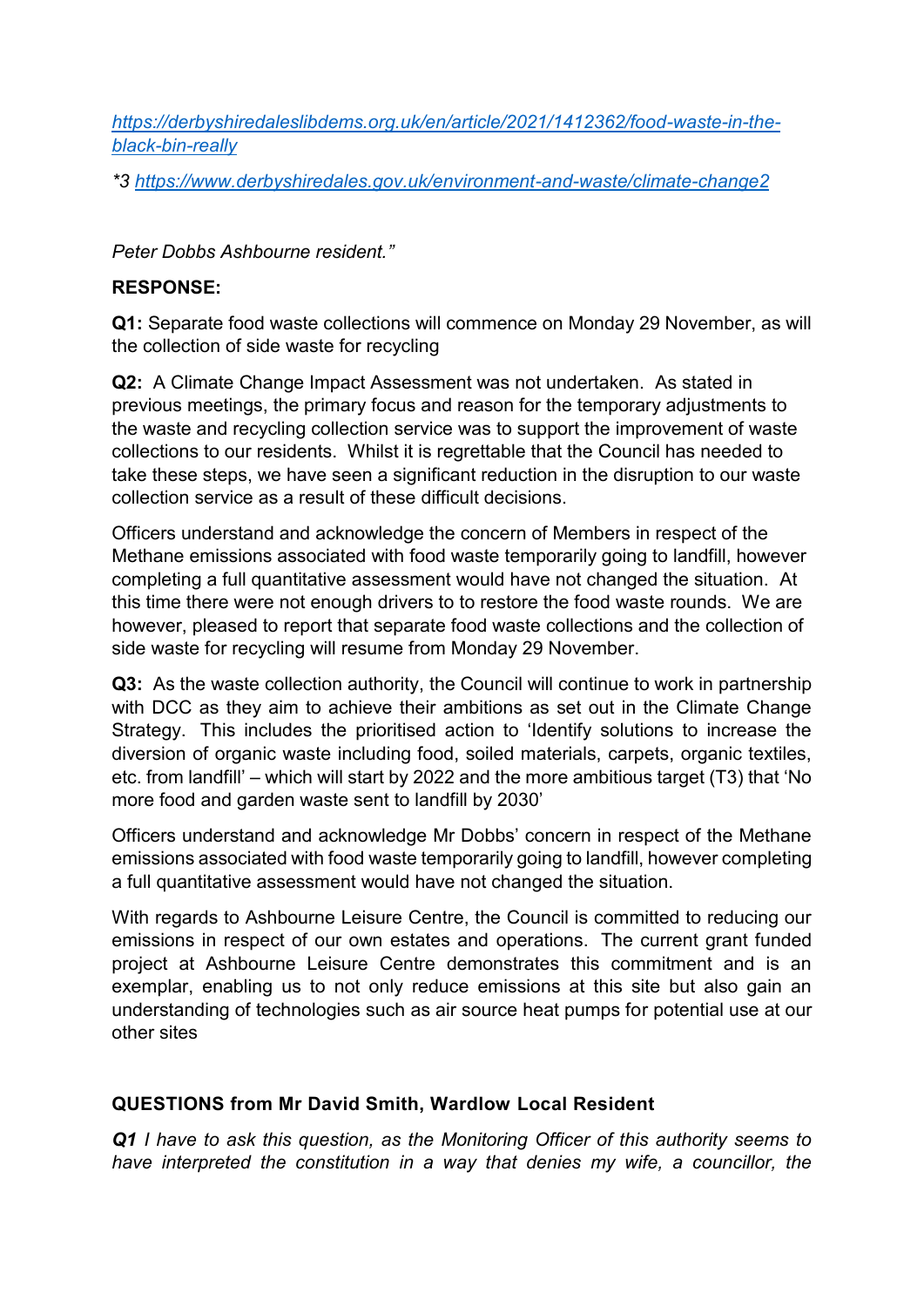*opportunity of asking questions herself, in the public arena. Her questions to the last council meeting were neither read out or minuted.* 

*On July 26th, officers made the operational decision to landfill food waste for 3 months, without any climate change impact assessment. This decision expired on 26th October. At the full council meeting on 14th October Tim Braund agreed with my wife, that any future decision to landfill food waste should have a climate change assessment. Can you tell me if a climate change assessment has been done, for the subsequent decision to landfill food waste, that must have been made on or after 26th October?*

*Q2 . I have to ask this question, as the Monitoring Officer of this authority seems to have interpreted the constitution in a way that denies my wife, a councillor, the opportunity of asking questions herself, in the public arena. Her questions to the last council meeting were neither read out or minuted.* 

*We have all witnessed recent events that paint a picture of the Conservative Party as one of sleaze and lobbying for vested interests. At the Governance and Resources Committee on 18th November I watched Cllr Purdy use his allocated speaking time to present the case for a local landowner. Does the council think this is an appropriate use of his position as the leader of a council which is supposed to represent all of the residents in the Derbyshire Dales? How many times, and on what dates, has Cllr Purdy met Mr Newton to discuss the Starkholmes allotments? Were officers present on all occasions?*

*Q3 . I have to ask this question, as the Monitoring Officer of this authority seems to have interpreted the constitution in a way that denies my wife, a councillor, the opportunity of asking questions herself, in the public arena. Her questions to the last council meeting were neither read out or minuted.* 

*Whilst on the subject of Conservative Party sleaze, earlier this year, as part of a complaint, my wife provided the Monitoring Officer with photographic evidence of Cllr Atkin's declared employer, with outside table and chairs that would require a pavement license. Cllr Atkin had participated in debate and voted to give businesses free pavement licenses. My wife was told by the Monitoring Officer he would prefer to treat the issue as a training matter. Can the council confirm whether Cllr Atkin has received the training required to inform him he should not be voting to potentially financially benefit his employer?* 

# **RESPONSE:**

**1. A Climate Change Assessment was not undertaken. As stated in previous meetings, the primary focus and reason for the temporary adjustments to the waste and recycling collection service was to support the improvement of waste collections to our residents. Whilst it is regrettable that the Council has needed to take these steps, we have seen a significant reduction in the disruption to our waste collection service as a result of these difficult decisions.**

**Even if an assessment had been completed, there were not enough**